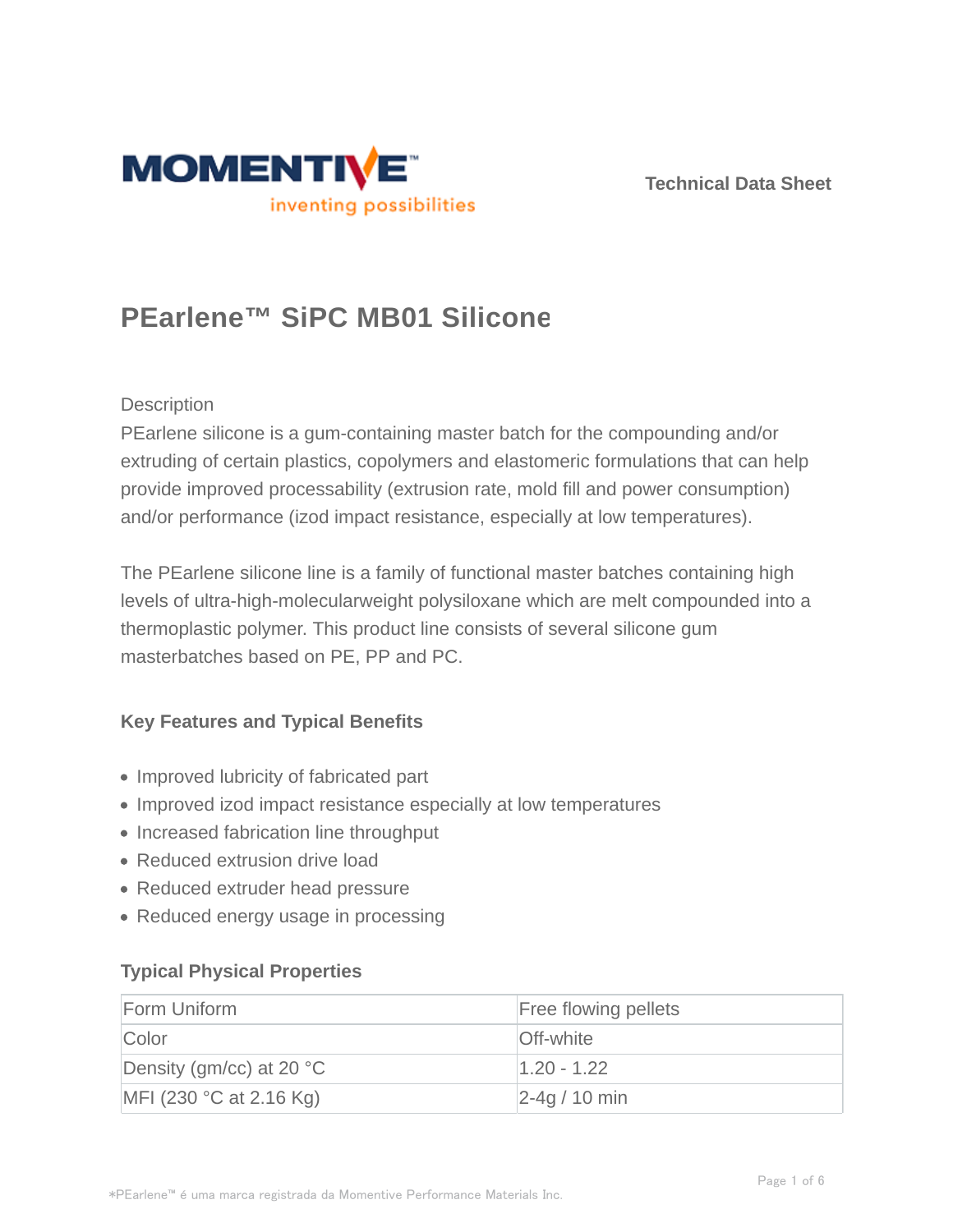| Siloxane Content, % | 30                          |
|---------------------|-----------------------------|
| <b>Odor</b>         | <b>Essentially odorless</b> |
| Solubility in Water | Insoluble                   |
| Melting Point, °C   | 270                         |

 Typical properties are average data and are not to be used as or to develop specifications.

## **Polymer Modification:**

PEarlene SiPC MB-01 silicone (PC: polycarbonate carrier)

These masterbatches modify the rheological characteristics of the resin or compound, which can allow for increased throughputs in production as well as a reduction in the drive torque and machine head pressure, and at increased levels can improve the surface appearance of the fabricated part and lower the coefficient of friction (CoF) on finished parts. It can also noticeably improve fine molded details and mold release. Typical usage levels are from 0.2% to 1.6% by weight of silicon gum.

Select the carrier compatible with your formulation or check with Momentive Performance Materials for detailed information.

## **Potential Applications**

PEarlene silicone gum-containing masterbatches are free-flowing, dry, pelleted materials and excellent candidates to consider for compounding operations and extrusion-based fabrication processes including:

- Wire and cable extrusion,
- Pipe extrusion,
- Injection and compression molding,
- Blown and cast film.
- Foaming operations (closed and open cell as well as structural); thermoforming.

These masterbatches have shown to be effective in polyolefins (PP, PE and their copolymers) as well as EVA, nylon and PC. The product is manufactured to not contain any halogens.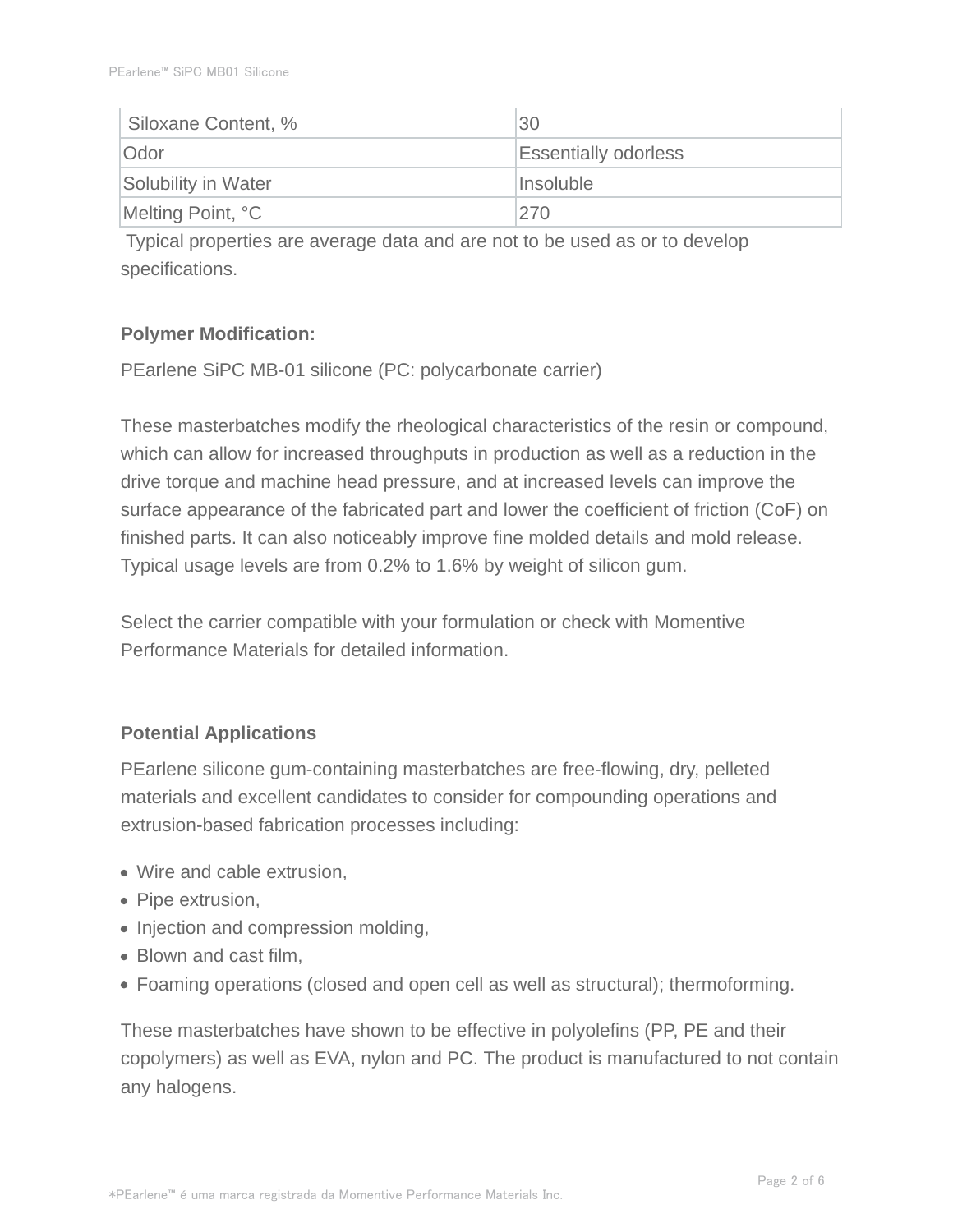Improper mixing or the use of the wrong type or wrong level of additive will not result in the expected performance enhancements.

## **General Considerations for Use**

Generally, PEarlene silicone gum masterbatches can be added to the resin or compound during the final melt extrusion or fabrication step, and typically processed on conventional equipment under the same processing conditions recommended for the base resins and/or compounds. While no special conditions or process modifications are generally required, PEarlene silicone gum masterbatches must be melt processed under conditions that will assure a high level of homogeneity in the final product.

At addition levels between 0.2% to 1.6% of PEarlene silicone masterbatches by weight of silicone gum, the resin and/or compound will typically be rheologically modified, which can enable better mold flow and fill, replication of fine mold details with more precision, and easier part release without the need for a separate mold release agent.

The addition of PEarlene silicone gum masterbatches typically will improve the coefficient of friction (CoF) of the final part, enhance the surface finish, abrasion resistance, and mar resistance of the fabricated part and render the final part less subject to warpage. Generally, the tensile and elongation properties of the final products will only be slightly affected by the PEarlene silicone gum masterbatches, even at the highest recommended level of addition, and the impact resistance will be improved especially at low temperatures. The product is essentially odorless and colorless (though some grades are off-white), and will normally not affect the odor or color of the material it is added to, also after final fabrication.

Process benefits may include an increase in throughput and a reduction in machine torque and pressure in screw slippage, potentially lowering manufacturing variable costs. The process may also benefit from less frequent shut downs for screw, screen, die and tooling cleanup, as well as less effort being required for the cleaning of machine parts.

Please note that it might be necessary to increase the extrusion speed and reduce machine temperature settings to achieve the full benefit of the additional throughput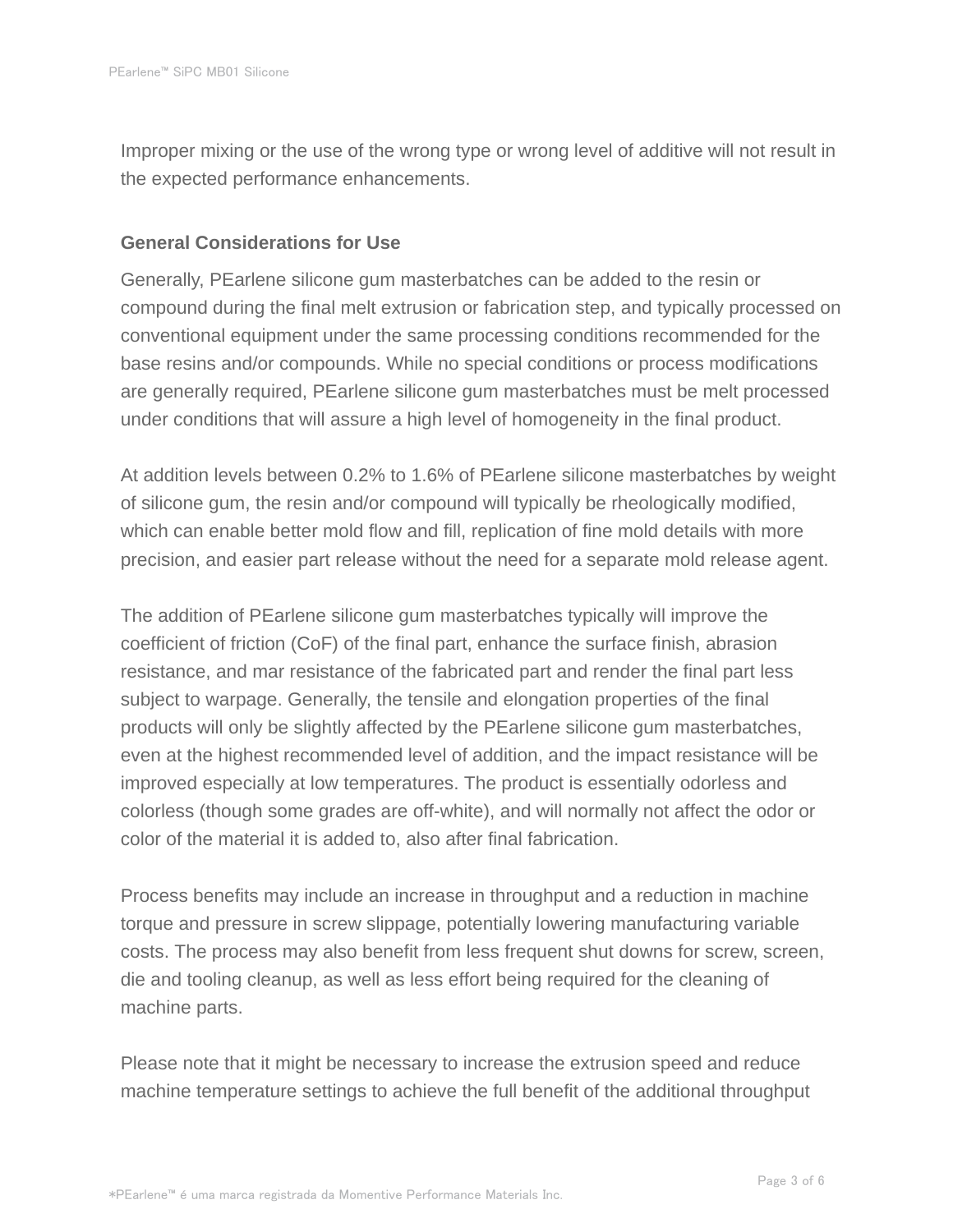when using these masterbatches.

Compounds containing PEarlene silicone masterbatches may be available from your resin or compound supplier.

## **Patent Status**

Nothing contained herein shall be construed to imply the nonexistence of any relevant patents or to constitute the permission, inducement or recommendation to practice any invention covered by any patent, without authority from the owner of the patent.

## **Product Safety, Handling and Storage**

Customers should review the latest Safety Data Sheet (SDS) and label for product safety information, safe handling instructions, personal protective equipment if necessary, emergency service contact information, and any special storage conditions required for safety. Momentive Performance Materials (MPM) maintains an aroundthe-clock emergency service for its products. SDS are available at www.momentive.com or, upon request, from any MPM representative. For product storage and handling procedures to maintain the product quality within our stated specifications, please review Certificates of Analysis, which are available in the Order Center. Use of other materials in conjunction with MPM products (for example, primers) may require additional precautions. Please review and follow the safety information provided by the manufacturer of such other materials.

## **Limitations**

Customers must evaluate Momentive Performance Materials products and make their own determination as to fitness of use in their particular applications.

**Contact Information** Email commercial.services@momentive.com

**Telephone**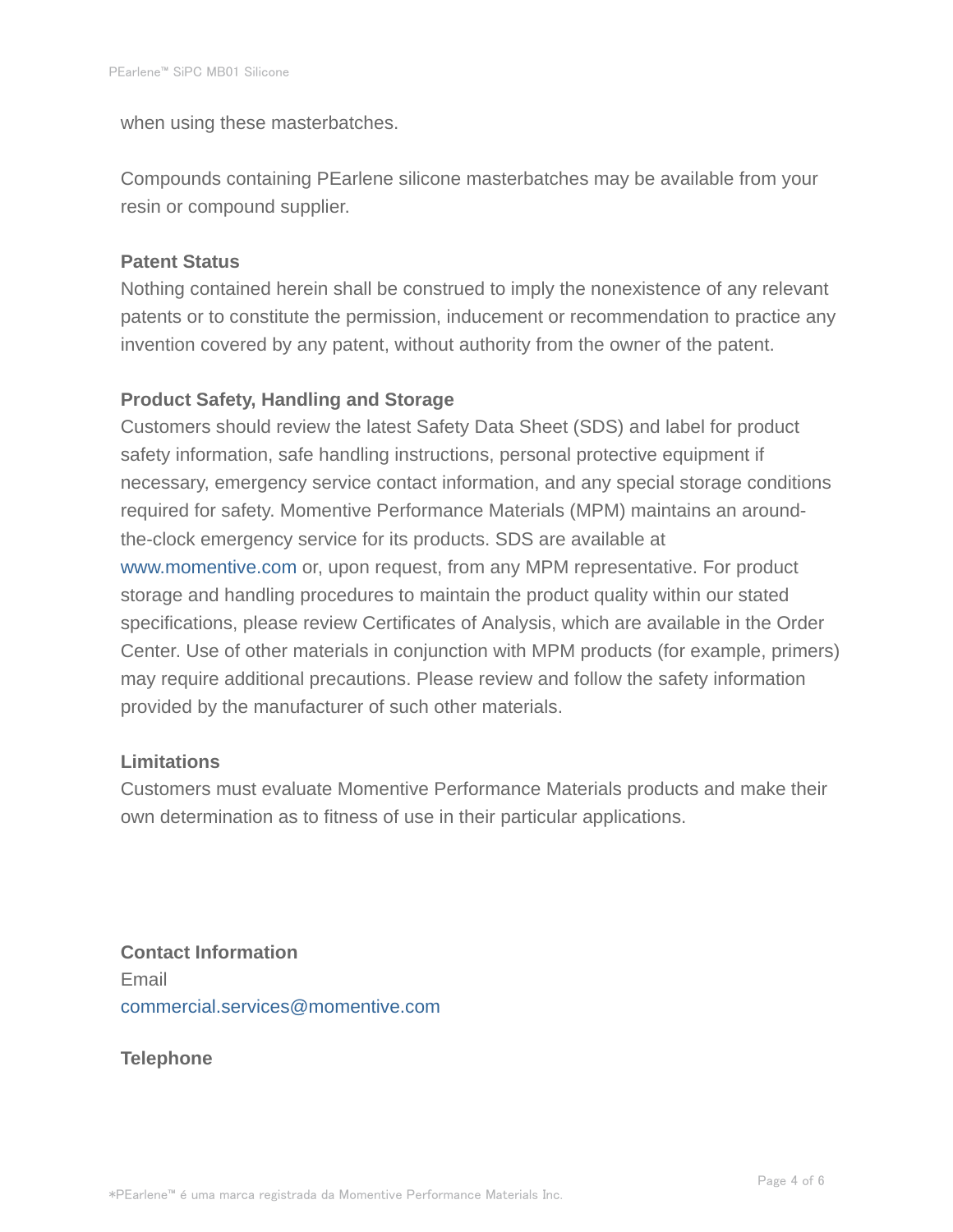| <b>Latin America</b> | <b>EMEAI- Europe, Middle</b><br>East, Africa & India | <b>ASIA PACIFIC</b> |
|----------------------|------------------------------------------------------|---------------------|
| <b>Brazil</b>        | <b>Europe</b>                                        | <b>China</b>        |
| +55 11 4534 9650     | +390510924300                                        | 800 820 0202        |
| <b>Direct Number</b> | Direct number                                        | Toll free           |
|                      |                                                      | +86 21 3860 4892    |
|                      |                                                      | Direct number       |
| <b>Mexico</b>        | India, Middle East &                                 | Japan               |
| +52 55 2169 7670     | <b>Africa</b>                                        | +81 3 5544 3111     |
| <b>Direct Number</b> | + 91 44 71212207                                     | Direct number       |
|                      | Direct number*                                       |                     |
|                      | *All Middle Eastern                                  | <b>Korea</b>        |
|                      | countries, Africa, India,                            | +82 2 6201 4600     |
|                      |                                                      |                     |

For literature and technical assistance, visit our website at: www.momentive.com

#### **DISCLAIMER:**

**THE MATERIALS, PRODUCTS AND SERVICES OF MOMENTIVE PERFORMANCE MATERIALS INC. AND ITS SUBSIDIARIES AND AFFILIATES (COLLECTIVELY "SUPPLIER"), ARE SOLD SUBJECT TO SUPPLIER'S STANDARD CONDITIONS OF SALE, WHICH ARE INCLUDED IN THE APPLICABLE DISTRIBUTOR OR OTHER SALES AGREEMENT, PRINTED ON THE BACK OF ORDER ACKNOWLEDGMENTS AND INVOICES, AND AVAILABLE UPON REQUEST. ALTHOUGH ANY INFORMATION, RECOMMENDATIONS, OR ADVICE CONTAINED HEREIN IS GIVEN IN GOOD FAITH, SUPPLIER MAKES NO WARRANTY OR GUARANTEE, EXPRESS OR IMPLIED, (i) THAT THE RESULTS DESCRIBED HEREIN WILL BE OBTAINED UNDER END-USE CONDITIONS, OR (ii) AS TO THE EFFECTIVENESS OR SAFETY OF ANY DESIGN INCORPORATING ITS PRODUCTS, MATERIALS, SERVICES, RECOMMENDATIONS OR ADVICE. EXCEPT AS PROVIDED IN SUPPLIER'S STANDARD CONDITIONS OF SALE, SUPPLIER AND ITS REPRESENTATIVES SHALL IN NO EVENT BE RESPONSIBLE FOR ANY LOSS RESULTING FROM ANY USE OF ITS MATERIALS, PRODUCTS OR SERVICES DESCRIBED HEREIN.** Each user bears full responsibility for making its own determination as to the suitability of Supplier's materials, services, recommendations, or advice for its own particular use. Each user must identify and